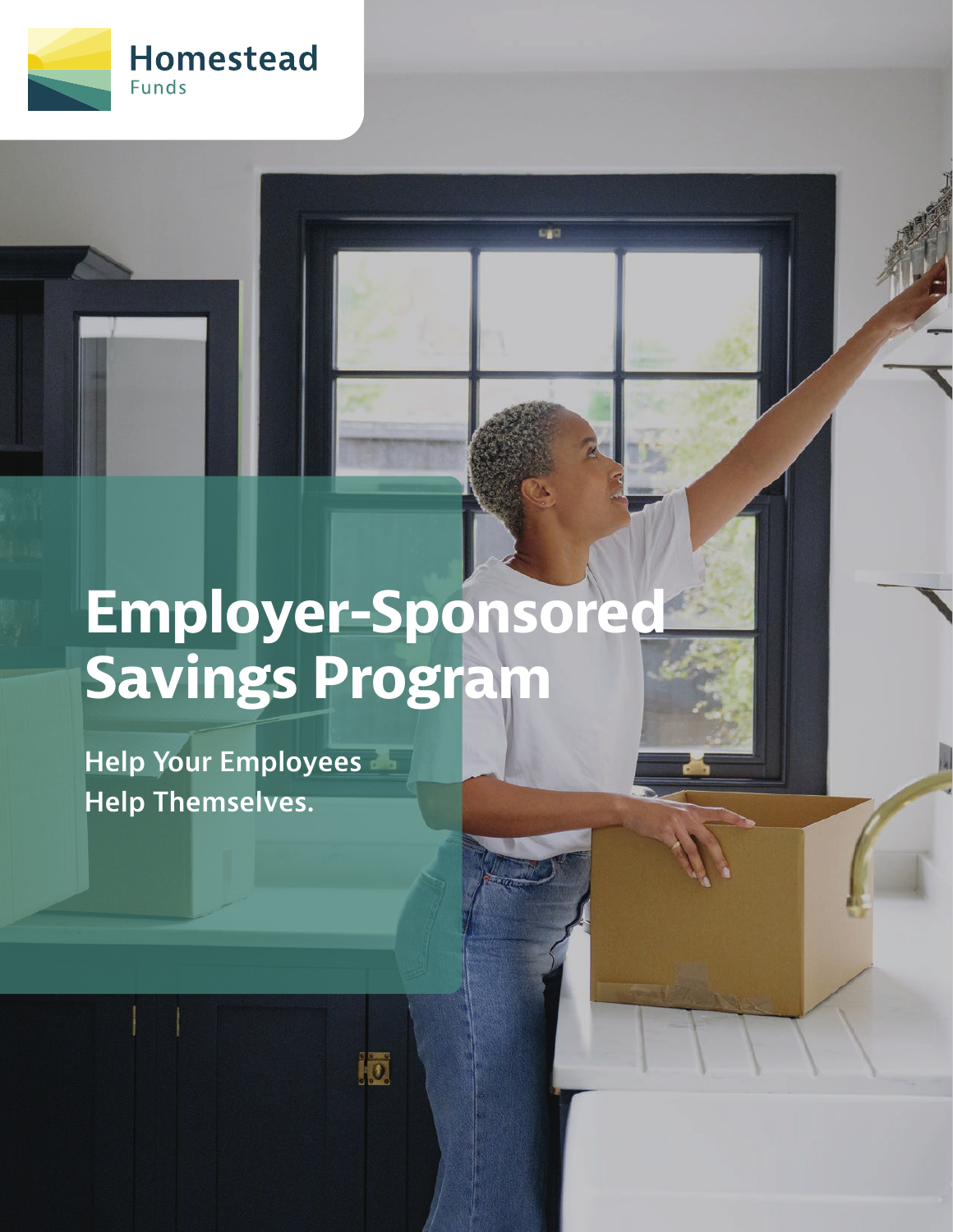## **Clear the Path to Savings**

The Employer-Sponsored Savings Program is a simple, low-cost way for co-ops to encourage employees to save. The co-op provides the motivation, by supplementing saved funds up to a level the co-op is comfortable supporting. Homestead provides the investment vehicles and educational resources to help employees start or continue saving and select an appropriate mix of funds as needed. As always, Homestead will provide account administrative support along the way.





#### **THE CO-OP**

- Co-op makes regular matching contributions via payroll deduction.
- Co-op sets match limits and program rules.
- Co-op can also set a holding period to earn the match.

**HOW THE PROGRAM WORKS**



**HOMESTEAD FUNDS**

*(investment accounts)*

- Homestead establishes a taxable account in the employee's name.
- Employee owns account and has full access to funds.
- Co-op has no control.

#### **HOMESTEAD FUNDS**

*(education and support)*

- Homestead boosts employee awareness of the need to build adequate savings.
- Homestead helps employees with their asset allocation decisions, based on their specific goals.
- Employee uses Homestead planning and asset allocation resources to turn his or her savings account into a diversified investment portfolio.

**THE EMPLOYEE**

■ Employee makes regular contributions via payroll

deduction.

**IMPORTANT NOTE: An Employer-Sponsored Savings Program invested in Homestead Funds is not a qualified plan and has no relation to any retirement plans that may be offered by the cooperative.**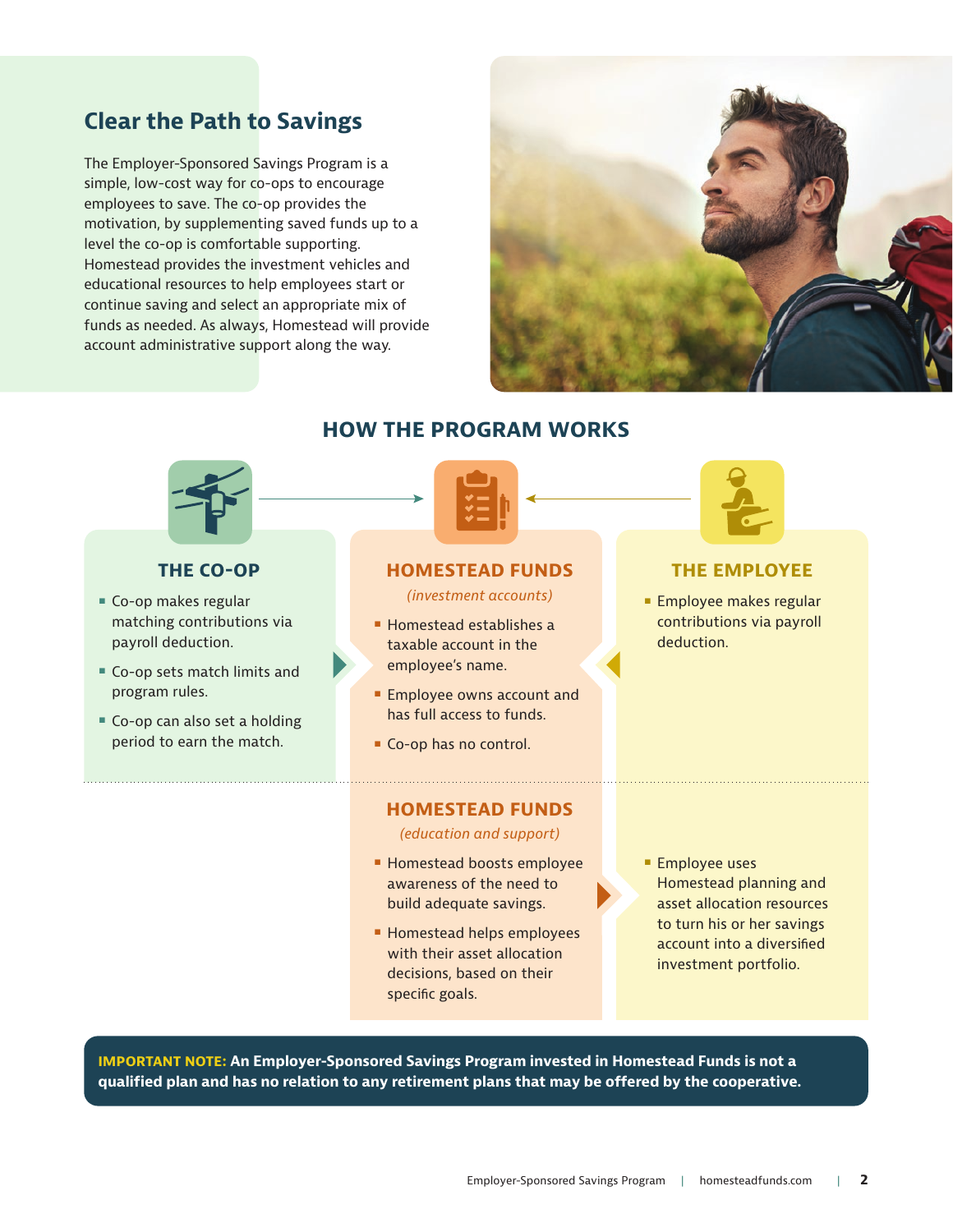## **Building Blocks for Success**

The program is simple to set up with a few defined steps for all parties:

| <b>YOUR CO-OP</b>                                                                                                                                                                    | <b>HOMESTEAD</b>                                                                                                                                                                                          |
|--------------------------------------------------------------------------------------------------------------------------------------------------------------------------------------|-----------------------------------------------------------------------------------------------------------------------------------------------------------------------------------------------------------|
| Determines the terms of the program, such as match<br>amounts and account verification requirements (see<br>checklist)                                                               | Assists the co-op with setting program terms that<br>can be successfully implemented                                                                                                                      |
| • Determines if the co-op will put payroll deductions<br>into a mix of funds as directed by each employee or<br>will limit the deductions to the Daily Income Fund for<br>simplicity | • With the co-op's permission, hosts an all-employee<br>initial rollout meeting to speak about the program,<br>educate on the importance of savings and walk<br>through the steps to open accounts online |
| Informs employees and promotes the program<br>internally and provides Homestead with a list of<br>names and email addresses for employees who want<br>to participate                 | • Contacts participating employees and provides them<br>with Homestead Funds information and instructions<br>on opening an account                                                                        |
| If the co-op wants to receive account balances, enters<br>into a confidentiality agreement with Homestead                                                                            | Tracks the employees' consent to share information if<br>the co-op wants to verify account balances and/or<br>redemption activity annually                                                                |
| Sets up employee payroll deductions using<br>Homestead's instructions                                                                                                                | Provides employee account balances and/or<br>redemptions to co-op annually, if necessary                                                                                                                  |
| • Submits regular match through payroll deduction                                                                                                                                    | • Communicates to the employee about additional<br>Homestead resources to build a diversified portfolio                                                                                                   |

*Once program details are determined, we recommend that cooperatives review them with their legal counsel and tax advisors, as Homestead Funds does not offer legal or tax advice. In our experience, it takes approximately two to three months to implement the program.*

## **Confidentiality**

Co-ops often ask us how the program handles confidentiality, since (depending on the terms of the program) it may be necessary to share employees' account information with their co-ops.

- **Employees need to agree to the sharing of information** by Homestead to the co-op, which Homestead secures through its Consent to Disclosure document (see sample available at *homesteadfunds.com*).
- Your cooperative will need to enter into a confidentiality agreement with Homestead related to any employee information we share with you. (See Homestead's Mutual Non-Disclosure Agreement at *homesteadfunds.com*.)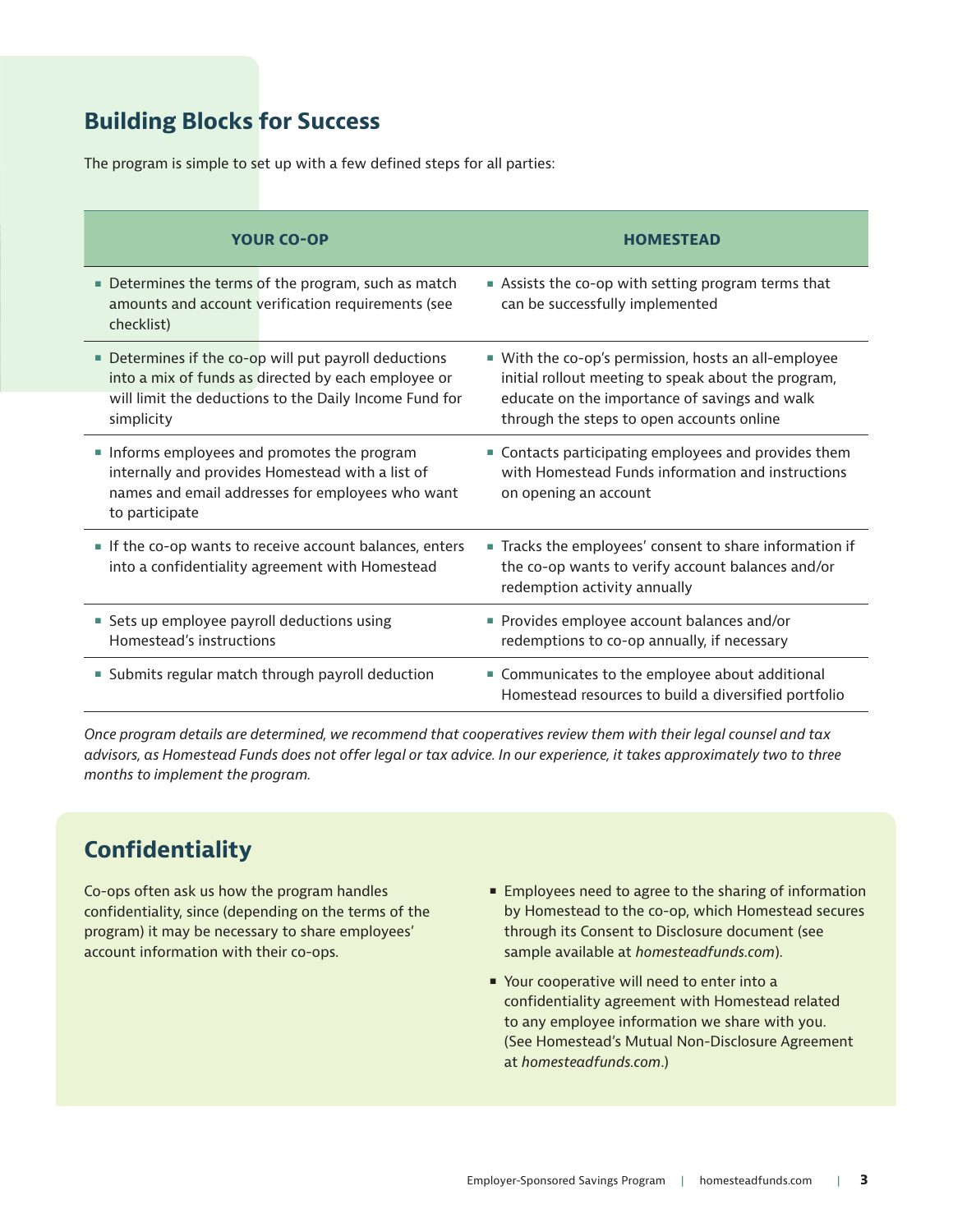## **Get the Ball Rolling**

Use this checklist to help you ask the important questions and gather the necessary information as you plan.

#### **CO-OP CHECKLIST**

- Do you want to require a minimum contribution amount from employees?
- $\blacksquare$  How much do you want the cooperative match to be, and up to what limit?
- Do you want to provide additional incentives for "super savers"?
- $\blacksquare$  How often do you want to provide the cooperative match? Quarterly? Annually? Another frequency?
- Do you want to require employees to maintain a minimum balance in order to receive a match? If so, do you want Homestead Funds to provide information related to employee balances and/or redemption information on a periodic basis?

## **CUSTOMIZE TO SUIT YOUR NEEDS**

Your cooperative has extensive ability to customize program terms to suit its objectives. Here are just a few simple examples to illustrate possible program designs.

| <b>CO-OPA</b>                                                                              | <b>CO-OPB</b>                                                                                 | CO-OP C                                                                                                                                                                                                                                                                                                                                              |
|--------------------------------------------------------------------------------------------|-----------------------------------------------------------------------------------------------|------------------------------------------------------------------------------------------------------------------------------------------------------------------------------------------------------------------------------------------------------------------------------------------------------------------------------------------------------|
| Employee contributes \$20/pay<br>٠<br>period with no redemptions.                          | Employee contributes \$10/pay<br>ш<br>period with no redemptions.                             | <b>Employee contributes \$10/pay</b><br>period.                                                                                                                                                                                                                                                                                                      |
| ■ Co-op adds \$50/quarter.                                                                 | Co-op adds \$300 in one annual<br>contribution.                                               | If the employee has<br>redemptions of:<br>$\Box$ 0% – he or she receives the<br>full employer contribution<br>amount of \$300 annually<br>$\Box$ 10% or less - he or she<br>receives a partial employer<br>contribution amount of \$200<br>annually<br>$\Box$ 20% or less — he or she<br>receives a partial contribution<br>amount of \$100 annually |
| • By end of year, employee will<br>have invested \$720 into his or<br>her chosen fund(s).* | • By end of year, employee will<br>have invested \$560 into his or<br>her chosen fund(s). $*$ | • With employee permission,<br>Homestead Funds provides the<br>co-op with verification of<br>balances and activity.                                                                                                                                                                                                                                  |

\*Excludes any market fluctuations or redemptions, based on a 26-pay-period cycle.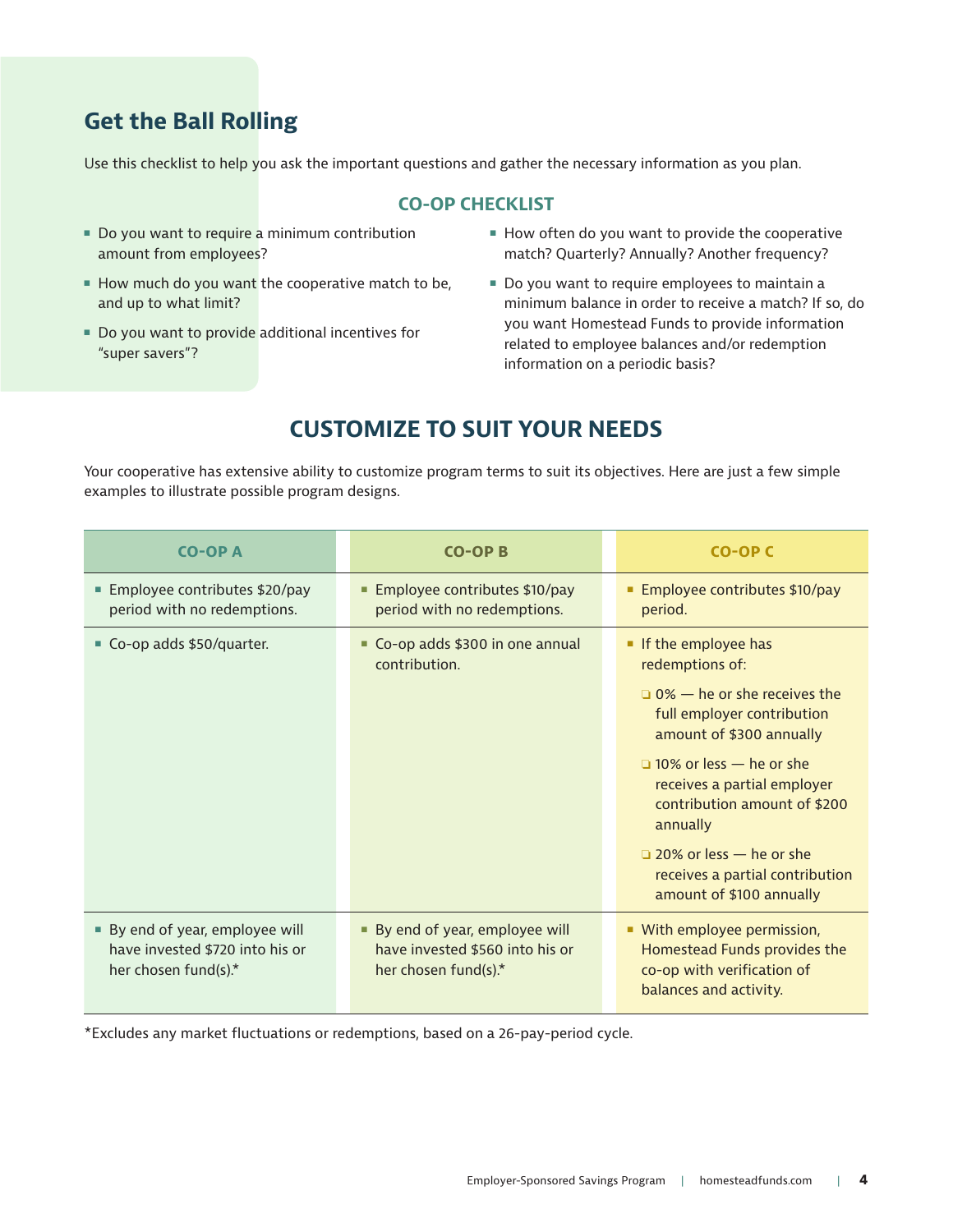## **The Financial Fragility Epidemic**

It's not news to say that Americans are stressed about money. But a recent study by the FINRA Investor Education Foundation put data to the problem. More than half of Americans agree that thinking about their finances makes them anxious. The numbers are even higher among single women and, especially, younger Americans.<sup>1</sup>

With so much anxiety about money, people seem to be struggling to set up even the most basic financial protections and plans. The Federal Reserve recently reported that 36% of Americans could not come up with \$400 in an emergency.<sup>2</sup> Living without a safety net doesn't just affect these individuals and their families — it can impact their employers as well.



### **STRESSED OUT**

Employees who are stressed by money:

- Can be distracted at work and potentially more susceptible to injury
- Could choose to leave their jobs to search for better financial opportunities
- $\blacksquare$  May borrow more often from their 401(k)s and rely more heavily on expensive credit card debt

Many cooperative leaders want to be a part of the solution. Working with those partners, Homestead Funds has come up with a way to make that easy.

# **Yes, Money Makes Me Anxious!**<sup>1</sup> **54% 66%**



- <sup>1</sup> FINRA, "Financial Anxiety and Stress among U.S. Households: New Evidence from the National Financial Capability Study and Focus Groups"
- ² The Federal Reserve, "Economic Well-Being of U.S. Households in 2020"